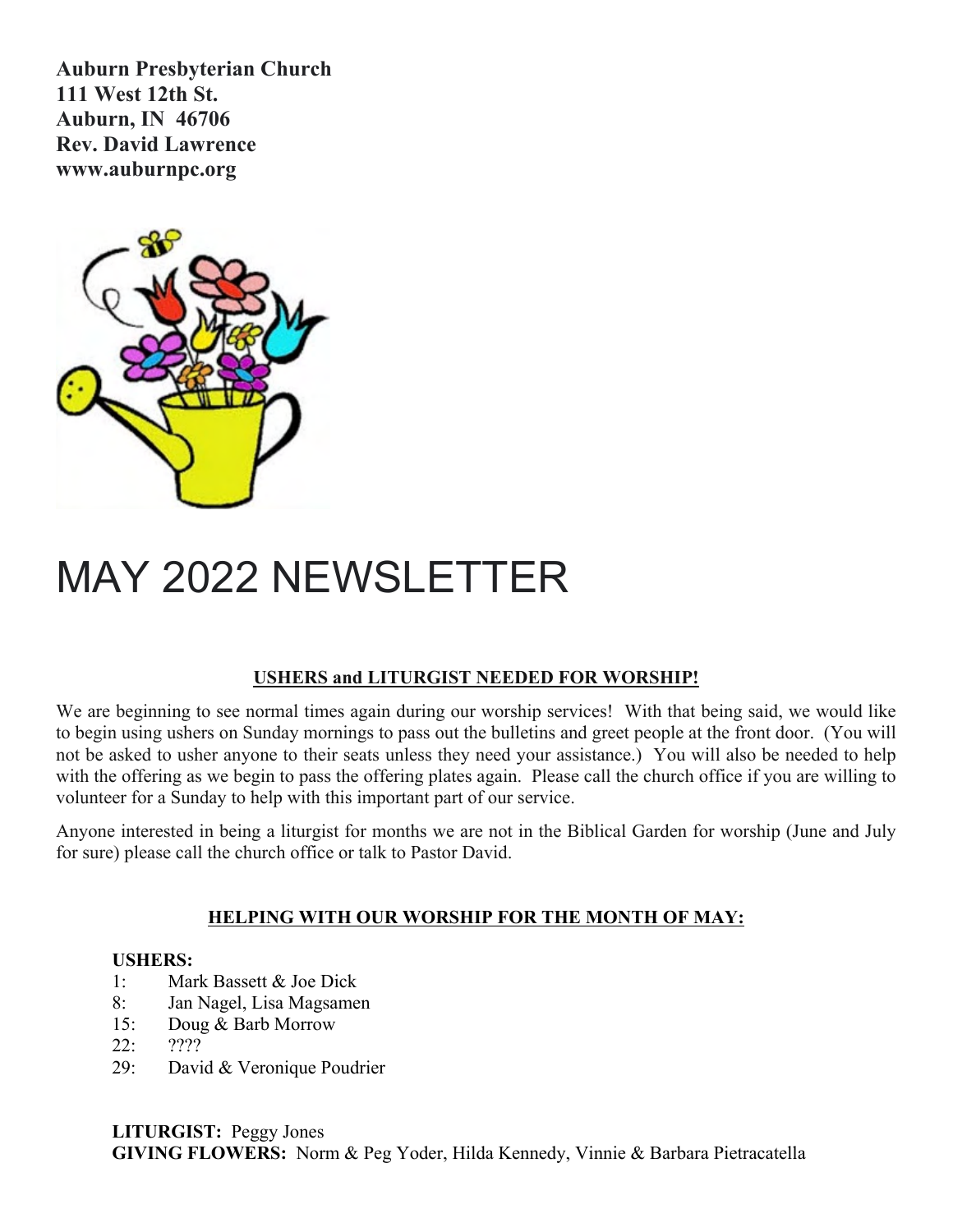#### FROM THE PASTOR:

#### Sisters and Brothers:

I'm looking outside today and it's beautiful! The sun is shining, trees are budding, and the flowers outside my window are blooming. Spring is here. The changing season encouraged some folks to do a lot of work in the garden so it's looking good too. What a glorious time!

I want to encourage you to take a walk around the church and notice where you see God at work. Not only is this good exercise, but it's a chance to reflect on God's presence in the world. Of course, I'm going to ask a little bit more than that. I want to challenge you to look the other direction - take a look at the houses, the Genealogy Center, the gas station that's being rehabbed – pay attention to things around the church. If you're feeling up to it, you could add a couple blocks to your circuit and take in the few shops around us, the town square, or the library.

Christians are most comfortable talking about finding God and God's presence as directly related to the church. That's been our language for a long time, but I wonder if that's a little too limiting. Our theology describes a God present in all that is, not just church. All of creation, in- and outside the church, proclaims God's bubbling presence. This perspective on life brings fresh air to our faith and fills us with hope. Just imagine God's Spirit surrounding you as you live, move, and breathe – at Krogers, the coffee shop, and gas station. God is right there with those people. Wow!

I know this is a new way of thinking about God working in the world when we've always thought of meeting God Sunday morning. A shift like this doesn't come easily, either. To help out, you might try adding a little prayer to your walking. Please don't wander the streets with your eyes closed, though! I am suggesting just a little conversation with God before, during, or after the walk. We can ask God to open our eyes and hearts to see things differently. We might ask God to show us God's work that we hadn't noticed before.

Our God is an awesome God who reigns in heaven above and earth below. God's creative, loving presence is particularly displayed during this time of the year. God is speaking to us, inviting us to enjoy God's presence and good works around us. Please make time to see and experience God's fermenting creation in a new way this spring.

Shalom, Pastor David

#### **FROM THE CE DIRECTOR:**

Happy Spring!!! I would like to give a big THANK YOU for all of the prayers, food, cards, and kindness me and my family has received these last few months!!! Everyone's patience and thoughtfulness is very appreciated.

 Good news is I am slowly able to walk and be more active again. I am planning on starting Adult Sunday School on May 1st. We will set a schedule for the next month at the first study.

I will also be starting the Youth program on May 1st also.

Thank you again for all of the love and support .

God Bless Kari Ackerman CE Director